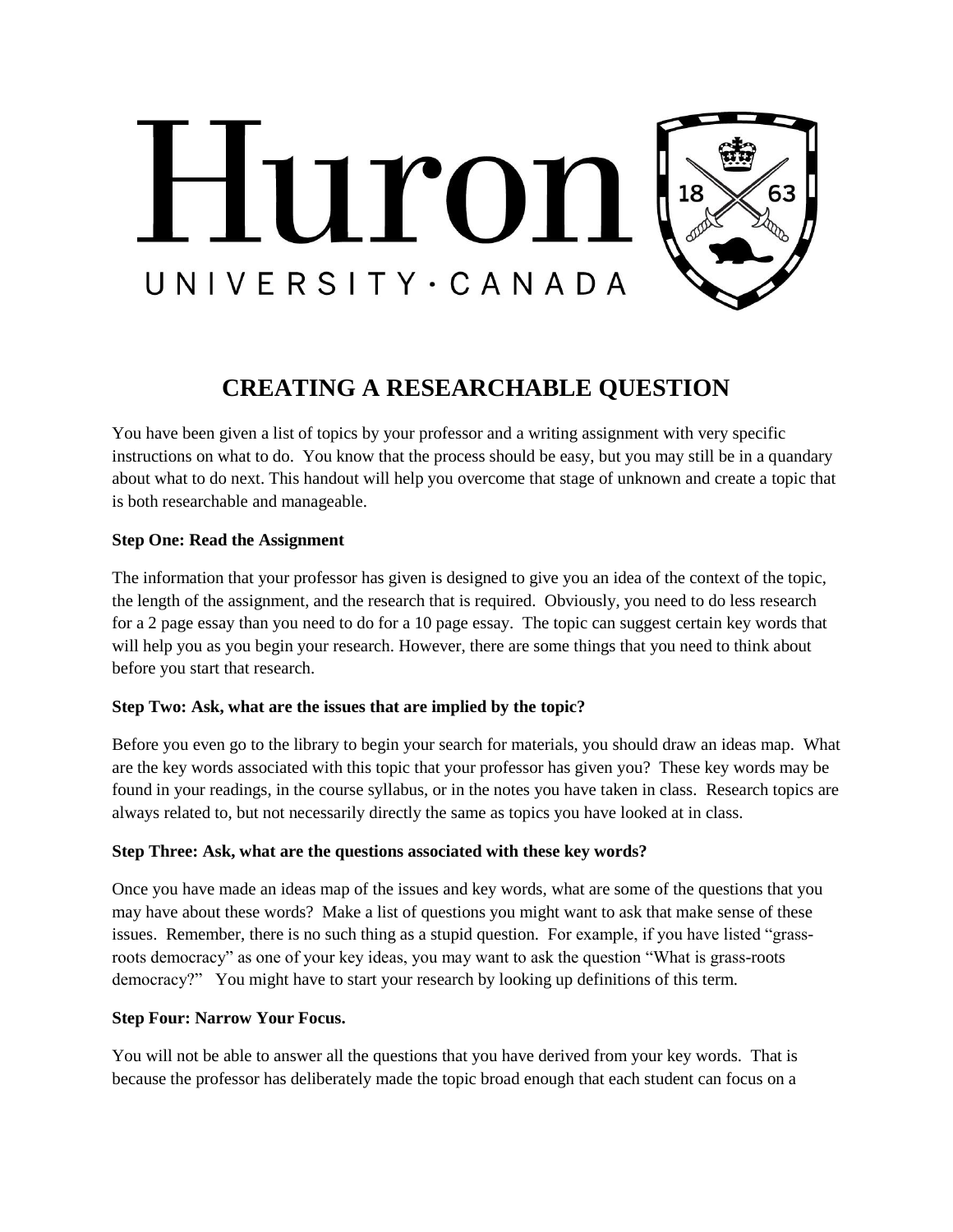different area of research. So, how do you choose which question (questions) to answer? There are three criteria that you should use in framing your research question:

- 1. Personal interest: is this a question that you would like to know the answer to?
- 2. Researchable topic: can you find information in the library on this topic?
- 3. Manageable data: are the library sources in the tens, the hundreds or the thousands?

#### **Step Six: Look at Some Models**

Doing research is all about asking questions and looking for answers. However, if your questions are too broad, you will find it difficult to find specific readings to answer them. Here are some examples of topics that have been assigned in the past by some professors at Huron. As they stand, they are too broad to be manageable or researchable. Here are some ways that you can narrow them down:

## **1. Example History topic: Is exploitation of workers necessary for successful industrialization?**

There are a number of things you might do to narrow down this very broad topic to make it researchable. You could start by using the six "Wh" questions: where/when/what/why/who/ how?

- a. When (which period of history) am I looking at?
- b. Where did the industrialization take place?
- c. What kind of exploitation are we talking about? What do we mean by exploitation?
- d. Why would exploitation help industrialization? Were there instances when it didn't work?
- e. Who was exploiting? Who was exploited?
- f. How do we know that industrialization was successful?

Those are a lot of questions. From these questions you could narrow down to one question that specifies time, place and people.

*Possible research question: Was there exploitation of the workers in Britain in the nineteenth century?* 

Here are some other questions you could ask:

- g. What are the causes of exploitation of workers in industrialized Britain?
- h. What are the effects of exploitation of workers in industrialized Britain?
- i. Is it possible to compare the success of one industry where workers are exploited with the success of another industry where workers were not exploited?

By narrowing down your broad topic, you may find that it is much easier to find specific readings for your research. While you are reading, there are some other questions that you could look for the answers to, and which might help you write the essay from the research: Which industries? Where were they in Britain? Which period in the Industrial Revolution?